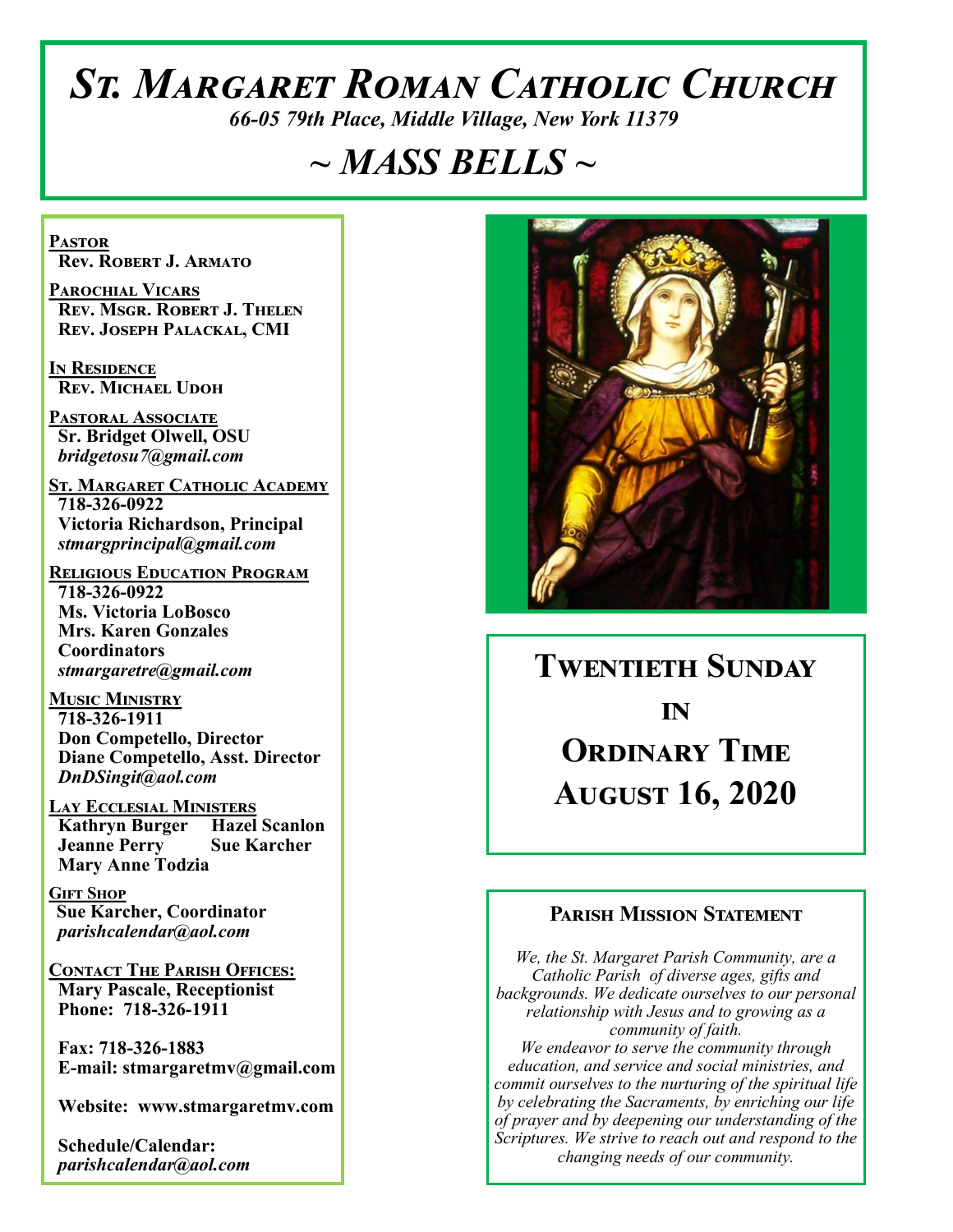## *MASSES FOR THE WEEK*

| SUN.<br>7:30<br>9:00<br>10:30<br><b>NOON</b><br>5:00PM | <b>AUGUST 16 - TWEIENTH SUNDAY</b><br><b>IN ORDINARY TIME</b><br>People of the Parish<br>Daniele Bussa<br><b>Robert Levine</b><br>Philip Fontanetta (ANNI)<br>Edward & Nellie (Malone) Tollis |
|--------------------------------------------------------|-----------------------------------------------------------------------------------------------------------------------------------------------------------------------------------------------|
| MON.                                                   | <b>AUGUST 17 - WEEKDAY</b>                                                                                                                                                                    |
| 7:00                                                   | Nicholas Cascio                                                                                                                                                                               |
| 9:00                                                   | Rose D'Amato                                                                                                                                                                                  |
| TUE.                                                   | <b>AUGUST 18 - WEEKDAY</b>                                                                                                                                                                    |
| 7:00                                                   | Jeanette Tavarone                                                                                                                                                                             |
| 9:00                                                   | Mary York                                                                                                                                                                                     |
| WED.                                                   | <b>AUGUST 19 - ST. JOHN EUDES</b>                                                                                                                                                             |
| 7:00                                                   | Sr. Anne Werner, D.W.                                                                                                                                                                         |
| 9:00                                                   | Jennie Cerar                                                                                                                                                                                  |
| THU.                                                   | <b>AUGUST 20 - ST. BERNARD</b>                                                                                                                                                                |
| 7:00                                                   | Erna Mezic                                                                                                                                                                                    |
| 9:00                                                   | Theresa & John Rice                                                                                                                                                                           |
| FRI.                                                   | <b>AUGUST 21 - ST. PIUS X</b>                                                                                                                                                                 |
| 7:00                                                   | Tom O'Leary                                                                                                                                                                                   |
| 9:00                                                   | John & Agnes Brzuzan                                                                                                                                                                          |
| SAT.                                                   | <b>AUGUST 22 - THE QUEENSHIP OF THE</b><br><b>BLESSED VIRGIN MARY</b>                                                                                                                         |
| 9:00                                                   | <b>Collective: Jeanette &amp; Anthony Tavarone</b>                                                                                                                                            |
| 5:00PM                                                 | Rosalia Morreale                                                                                                                                                                              |
| SUN.                                                   | <b>AUGUST 23 - TWENTY-FIRST SUNDAY</b><br>IN ORDINARY TIME                                                                                                                                    |
| 7:30<br>9:00                                           | Mary Hawd<br>Il Poploo della Parrocchia/Michael,<br>Saverio e Luigi Bosco/                                                                                                                    |
| 10:30                                                  | Maria Stephens                                                                                                                                                                                |
| <b>NOON</b>                                            | Martin Wintergerst (ANNI)                                                                                                                                                                     |
| 5:00PM                                                 | Marie Hamill                                                                                                                                                                                  |



*THE QUEENSHIP OF THE BLESSED VIRGIN MARY AUGUST 22*

## **PARISH INFORMATION**

**Rectory Office Hours** 

**Monday - Friday - 9am to Noon and 1pm to 5pm Saturday - by appointment Sunday - closed**

**CONFESSIONS** - Saturday, 4-4:45pm at the school door in the parking lot.

**NOVENA** to Our Lady of the Miraculous Medal Mondays after the 9am Mass. **SUSPENDED**

**THE ROSARY AND DIVINE MERCY** devotion are prayed every morning in the church at 8:30am. **SUSPENDED**

**BAPTISMS** take place every Sunday as needed. Please call the rectory for an appointment and to register your child.

**WEDDINGS MUST** be scheduled at least six months in advance by appointment with a priest or a deacon. Please call the rectory office. For marriage preparation information visit www.pre-cana.org.

**THE ENGLISH CHOIR** rehearses on Tuesday, at 7 pm in the Church. Tenors and baritones needed! **SUSPENDED**

**IL CORO ITALIANO** prattica ogni Domenica prima della Messa Italiana. **SUSPENDED**

**THE YOUTH CHOIR** rehearses on Monday, from 6-7 pm in the Church. For more info, DnDsingit@aol.com **SUSPENDED**

**BOY SCOUT TROOP #119** meets on Tuesdays from 7:15-9 pm in the Parish Hall. New members are welcome, age 10 1/2 & up. Call Mr. Krzewski, 718-894-4099. **SUSPENDED**

**CUB PACK #119** meets on Mondays from 7-8:30 pm in the Parish Hall. New members welcome, age 6 to 10-1/2. Call Mr. Krzewski, 718-894-4099. **SUSPENDED**

**SENIOR CITIZENS** meet every Wednesday at 12 Noon in the Parish Center. **SUSPENDED**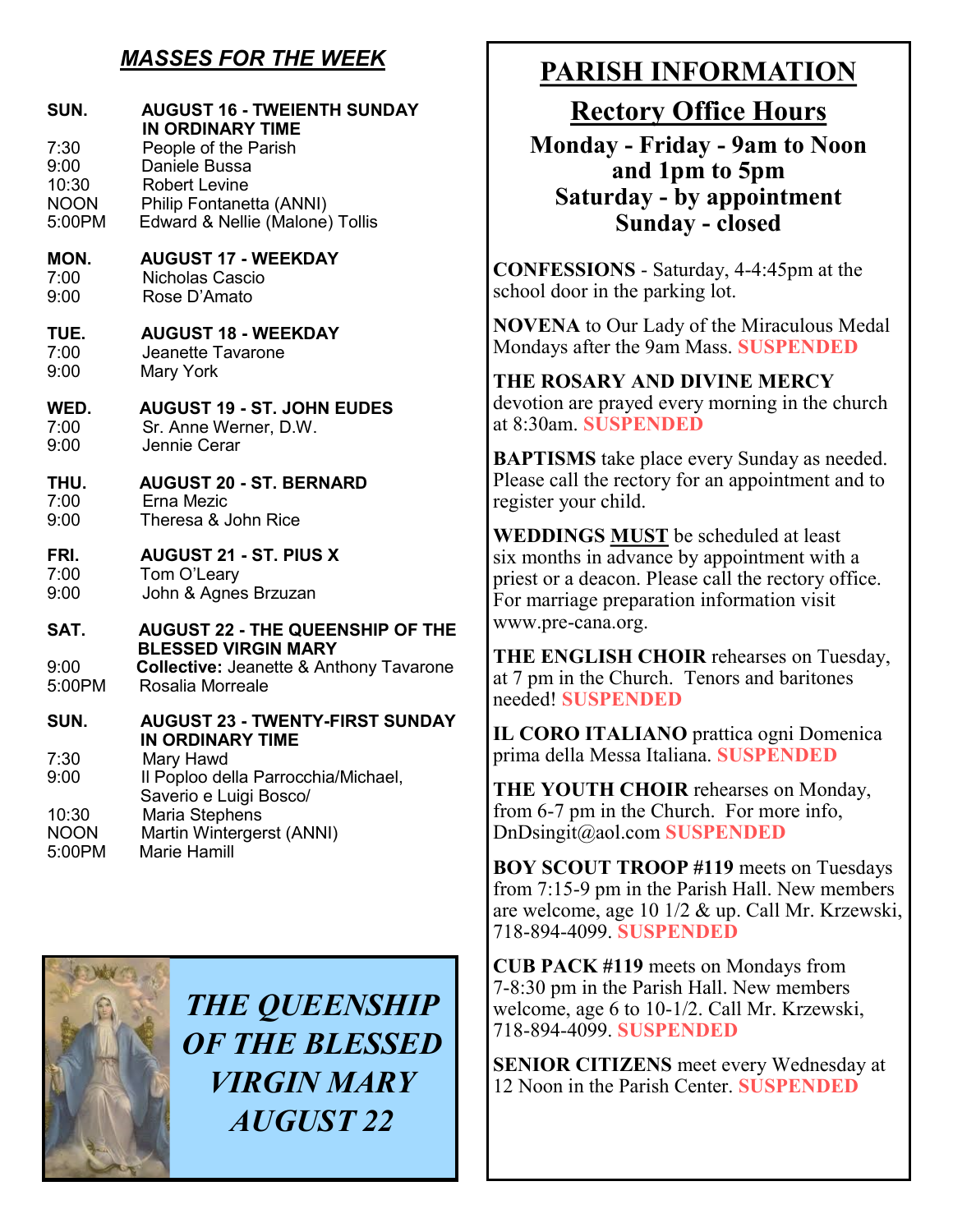# PLEASE PRAY FOR OUR SICK

Connie Faccibene, Linda Frazier, Cari Ann Falk-LoBello, Glen Falk, Ronald Frazier, Robert Sabini, Lee Falk, Scott White, McKinley Kelleher, Sean Harrison, Justin James Quirke, Elizabeth Ott, Mary Harrison, John Murphy, Anne McGinnis, Julio Pelaez, Maritza Gutierrez, Graciela Mora, Cindy Mulore, Salvatore Tuttolomondo, Gloria Mojica, Gloria Pemaj, Allen McConville, Jack Marchindiondo, The Scaturro Family, Louis Pittelli, Marion Caracciola, Giovanni Campo, Edward Stoltzenberg, Louis Pittelli, James Graff, Carol Arevalo, Immaculate Marge D'Elia, Jim O'Friscoll, Mary Rigovich, Matteo Sabini, Bob Biolsi, The Mojica Family, Msgr. Leonard Badia, Matthew Zender, Cathie Greulich, Joseph & Mary Augustine, Anthony Pittelli, Josephine Hartnett, Karen Schaefer, Jill Archbold, Fr. Paul Weirichs CP, Hannah Lehman, Daniel Wilson, John Austin Bryzgornia, Dave Kazmier, John Nogiewich, Tim Rooney, Frank Ciccone, Cindy (Peli) Heege, Dr. Ajay Lodha, Dr. Vincent P. Rappa, Charlie Krzewski, Helga Zender, Deacon John DeBiase

*The names will remain for 3 months, please call 718-326-1911 and ask for continued prayers.*

## **Prayer Requests**

**Pray for vocations to the Priesthood and Religious Life.** 

**Pray for first responders and medical personnel.**

**Please pray for our men and women from our Parish serving in the defense of our country: Lt. Col. Thomas Frohnhoefer Sgt. Robert A. Domenici** 



*WE RECALL OUR BELOVED DECEASED Especially: Mary B. O'Shea Mary Narky*

*May they rest in Christ's Peace!*

## **MEMORIALS**

## *WINE & HOST THIS WEEK*

*are offered in memory of Jennie Cerar and Steve Pirtz at the request of Frank & Florence Cerar.*

## *TABERNACLE LAMP THIS WEEK*

*is lit in memory of Jeanette Tavarone.* 



#### **TODAY'S READINGS**

 *Twentieth Sunday in Ordinary Time*

Is 56:1, 6-7 Ps 67:2-3, 5,6,8 Rom 11:13-15, 29-32 Mt 15:21-28

## **READINGS FOR THE WEEK**

 Monday: Ez 24:15-24 Dt 32:18-21, Mt 19:16-22

 Tuesday: Ez 28:1-10 Dt 32:26-27ab, 27cd-28, 30, 35cd-36ab Mt 19:23-30

 Wednesday: Ez 34:1-11 Ps 23:1-3a, 3b-4, 5, 6, Mt 20:1-16

 Thursday: Ez 36:23-28 Ps 51:12-15, 18-19 Mt 22:1-14

Friday: Ez 37:1-14

Ps 107:2-9 Mt 22:34-40

 Saturday: Ez 43:1-7ab Ps 85:9ab and 10-14 Mt 23:1-12

 Sunday: Is 22:19-23 Ps 138:1-2, 2-3, 6, 8, Rom 11:33 36 Mt 16:13-20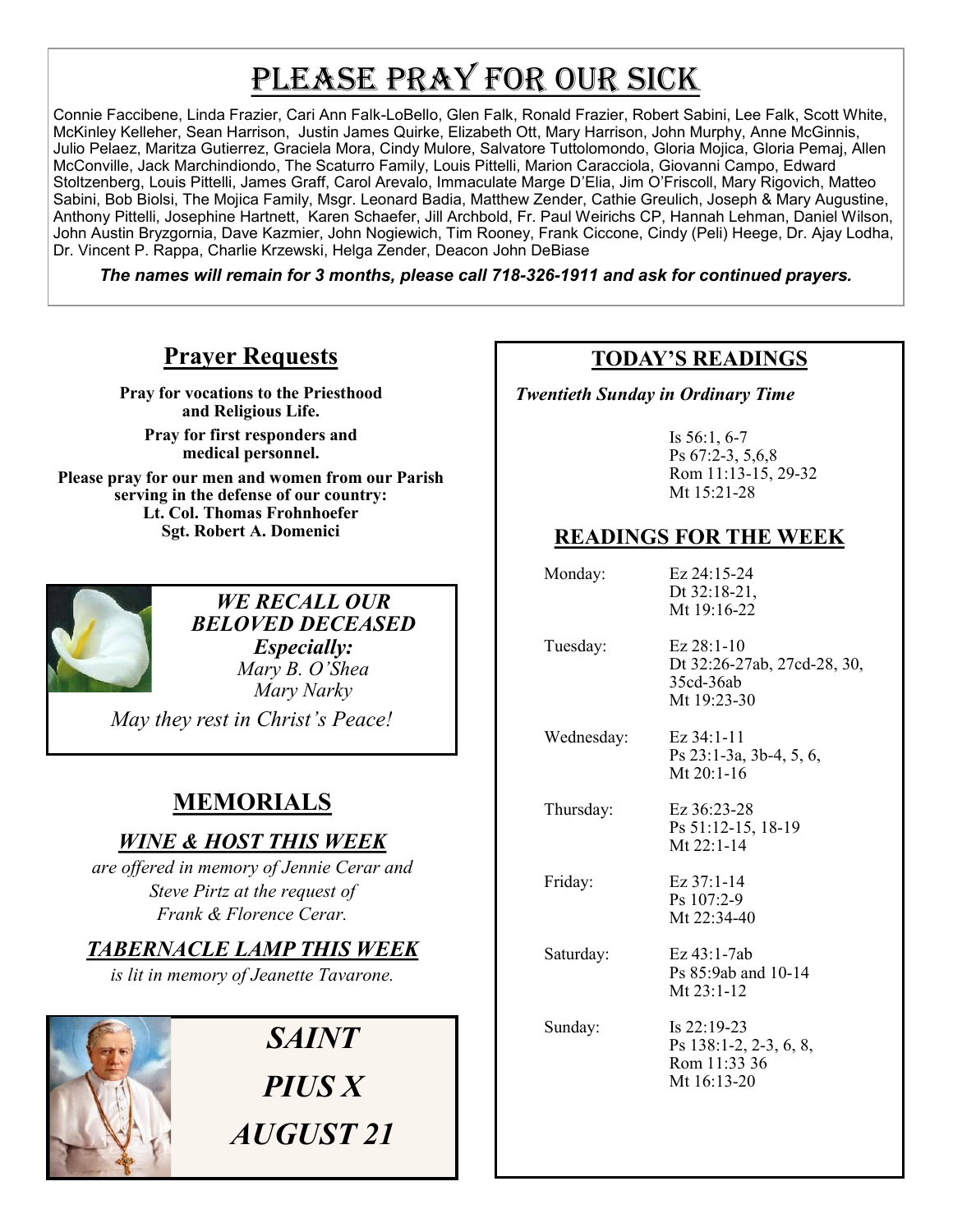#### *From the Pastor's Desk:*

### *"A House of Prayer for All Nations"*

 One of the worst things, a least socially, to experience is to be left out of a celebration. It seems like there's a painful wall of separation between the "in crowd" and the "outsiders". We feel like Charlie Brown, unwanted and uninvited, who only gets an invitation by mistake.

 How different it is with God! He tells us through the Prophet Isaiah, "My House shall be a house of prayer for all peoples." Yes, salvation is through the Jews, but they were to serve as the conduit for universal salvation, to be a light to the Gentiles, drawing them into the Covenant. St. Paul, writing about seven centuries later to the Church at Rome, a community composed of Gentile and Jewish followers of Christ, reminded the Gentile members that as it was through the Jewish people that salvation had come to them so now the Gentiles were to give the example of faithfully following Christ so as to bring non-Christian Jews back into the loop. In today's Gospel, Christ initially rejected the prayer of the pagan foreigner. He had come to call just "the lost sheep of the House of Israel" back to faithfulness. It was only after acknowledging the deep faith of the outsider that He answered her pleas on behalf of her tormented daughter.

 The Kingdom of Heaven, the Reign of God, is not intended for just one small part of the world's population but is open to all people who approach God in faith, so great is His mercy. That's a good thing for those of us who are descended from peoples far outside the circle of ancient Israel. It's not simply a matter of "all are welcome in this place," though, as one of our too often heard hymns proclaims. While the door is open, God expects all who enter to do so with the proper mindset and disposition of soul. God's invitation is open to all, but His promise of salvation is delivered only to those who respond with justice, who serve Him faithfully, who repent of their sins, and live according to His Covenant.

 We have been called to follow Christ in a newer, fuller life, but His call, too, requires a response of faith put into action. It was not because of the woman's persistence but because of her faith that Jesus granted her request. We should not nag Christ with our own to-do list of expectations for Him, but approach Him in faith, asking that He will accomplish for us that which will lead us to eternal life. In addition, we are not Christians for own sakes and salvation alone, but are to serve, by our faithful way of following the Master, as instruments to bring others into the Father's eternal peace, joy, and life through Christ.

 Sometimes in parish life, we get that "someone is sitting in my seat" attitude, not only when we come to Mass but also in our societies and groups, offended that someone has taken over or entered "our territory" instead of being happy that someone new has been drawn to Christ. We might be the one tenuous connection that that person has with a Christian community. We should be missionaries for Christ, whether in some far off place or in our own homes and local community. It is particularly important for us today in view of the demographic changes even in our own neighborhood. A parish that does not grow withers and dies.

Like the Jewish people of ancient times, we are called to be a light for all peoples, to help them to see and experience the goodness and mercy of God that we ourselves have received. These irrevocable gifts and call of God are to be shared by the way that we live as faithful disciples of Christ, trusting in Him in our prayers, drawing close to Him in our meditation on Holy Scripture, and united to Him and to one another through our proper reception of the Sacraments.

May God, Who has begun the good work in you, bring it to fulfillment in the Day of our Lord Jesus Christ!

#### *~ Fr. Armato*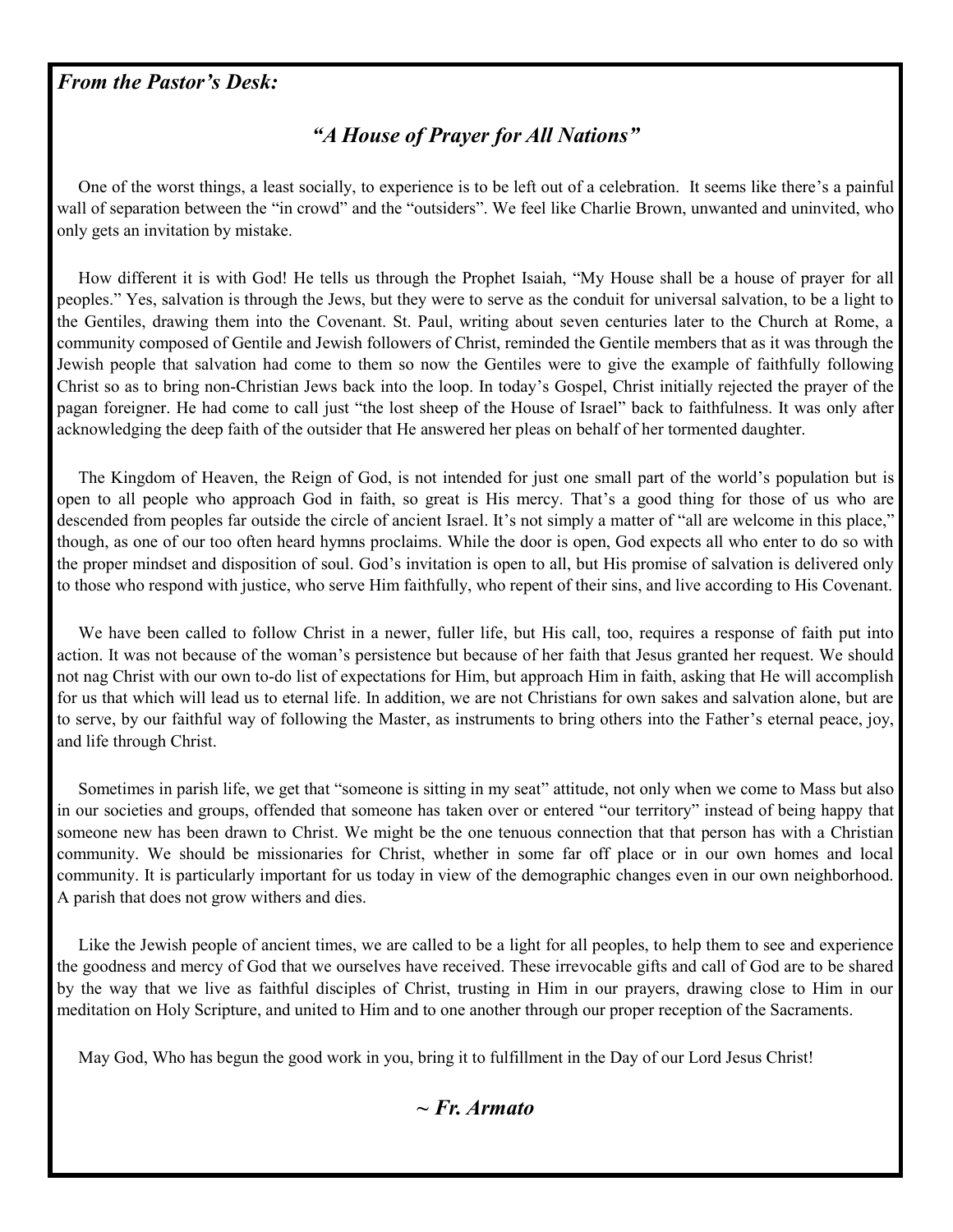## **ANNUAL CATHOLIC APPEAL**

 The **2020** *Annual Catholic Appeal* campaign continues toward our **goal of \$80,015. So far, 122 families have pledged \$44,857 (56.1%), well below where we were this time last year.**

With about 650 families registered in the Parish, this comes to an *average donation of \$125 per family*. Even in these difficult times, it shouldn't be a burden, if we ALL pitch in between now and Christmas.

 First come your own family needs, then those of the Parish. Finally, please consider your ACA responses so that we may continue to serve the needs of our Parish and our Diocese.

 Make your ACA pledges at the following website, if you have not received a donation request by mail:

**www.annualcatholicappeal.org**

## **BUILDING OUR DATA BASE**

 We have names, street addresses, and phone numbers, but very few email addresses on record. Help us to build up our database of email addresses so that we can communicate better, especially during this medical emergency. Just email us at:

#### **stmargaretmv@gmail.com**

 Include your first and last name and a brief note to let us know how you're doing. Share with us what you would like to see in the parish - whether spiritual, social, or other wise - once we are able to gather together again.

 Thank you to all who have provided the requested information!

 We do NOT release this information to ANY third parties.

### **PARISH FINANCES**

 Thanks to all of you who have sent in or dropped off your contributions at Mass or at the Rectory offices, or who have used weekly or monthly e-giving!

 To use *Faith Direct* for e-giving go to the icon on our website and follow the instructions to sign up; or you can go straight to the **Faith Direct website** and enter our parish code **NY299.** You can change your decision later on, as you wish.

 A special word of thanks to parishioners who have donated so generously towards the HVAC projects and what would have been regularly scheduled "second collections".

## **THE ST. VINCENT dePAUL FOOD PANTRY**



 is located in the Convent 66-25 79th Place

The Pantry is open every **WEDNESDAY AND SATURDAY from 10:00am to 12:00Noon**

#### **PLEASE OBSERVE SOCIAL DISTANCING AS YOU WAIT**

 Our pantry has to be restocked. Please bring your contribution of food, especially non-perishables, and place your donated items in the bin located by the center entrance to the main vestibule. You can also contribute grocery store gift cards, dropping them off at the rectory.

Thank you for your generosity!

#### **CHURCH OPEN HOURS**

 **The church will be open only for the celebration of Masses and baptisms. It will be closed at all other times to enable us to clean and sanitize the facilities.** 

 *Please observe these rules for your safety and that of others:* 

Do NOT enter the church, if you are sick. Anyone entering the church MUST wear a facemask or covering. "Social distancing" MUST be observed at all times.

 Sit only in the areas that are marked by a taped cross.

The lavatories are locked.

 Please do NOT leave **anything** in the church, including prayer cards or brochures.

#### **GENERATIONS OF FAITH**

 Please complete your *Generations of Faith* campaign pledges as soon as possible, if you have not done so already, so that the funds will be available to us for payment of the HVAC projects. **Every dollar received now goes directly into our account,** since we have met our goal.

Thanks for your generosity!